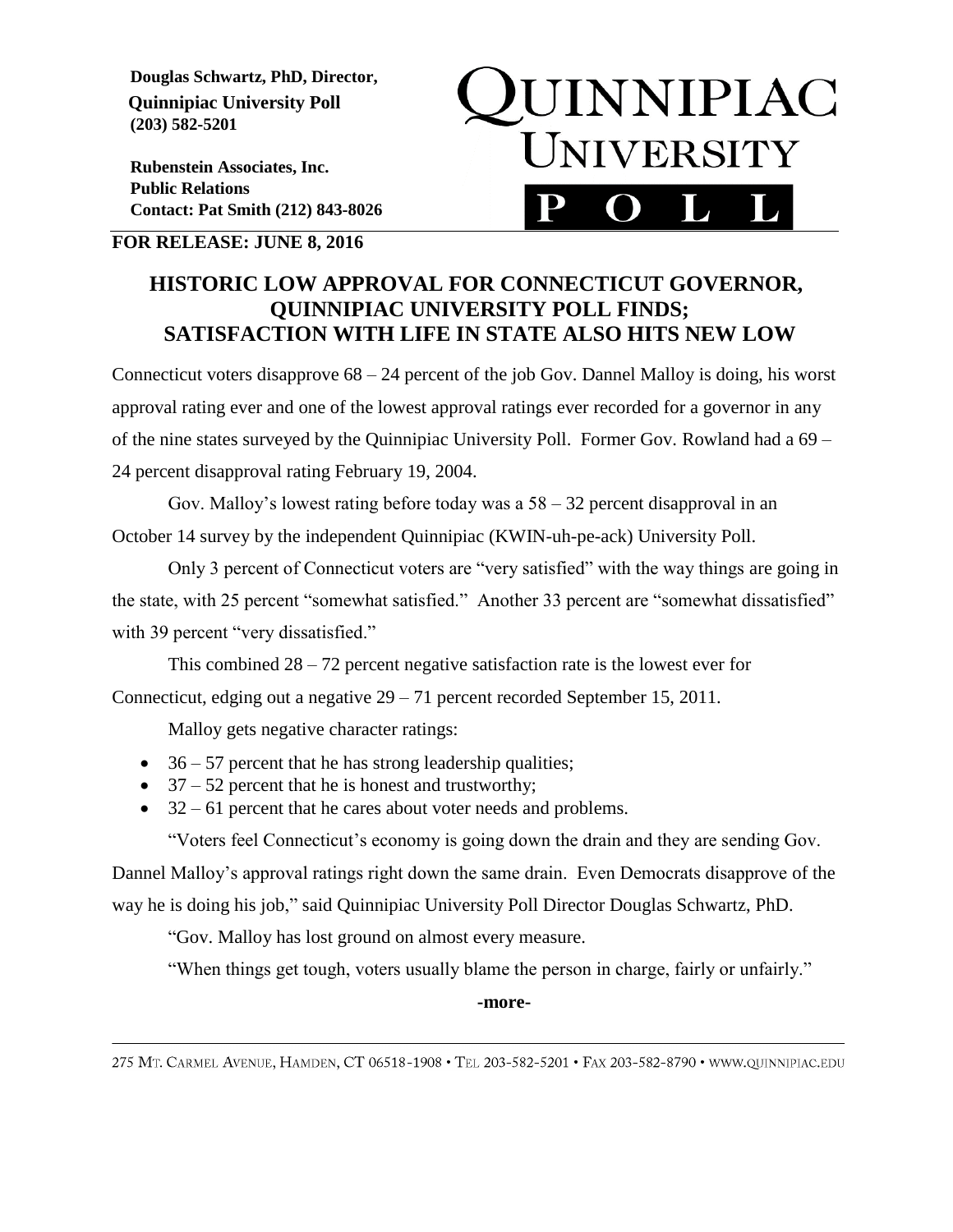## **Quinnipiac University Poll/June 8, 2016 – page 2**

In an open-ended question, allowing for any answer, 36 percent of Connecticut voters say the economy is the most important problem facing the state today, while 20 percent cite the budget and 17 percent list taxes.

Malloy gets deeply negative approval ratings for his handling of those three issues:

- $\bullet$  18 76 percent for his handling of the economy and jobs;
- $\bullet$  16 77 percent for his handling of the budget;
- $\bullet$  18 76 percent for his handling of taxes.

Only 20 percent of Connecticut voters say the state's economy is "excellent" or "good," while 80 percent say it is "not so good" or "poor."

The state's economy is getting worse, 53 percent of voters say, while 6 percent say it is getting better and 41 percent say it is the same.

Only 29 percent of voters say they are better off financially than they were a year ago, while 45 percent say they are worse off and 24 percent say they are the same.

But 42 percent expect to be better off this time next year, while 30 percent expect to be worse off and 19 percent expect to be the same.

Jobs are difficult to find in their community, 74 percent of Connecticut voters say.

"You know people are hurting financially when 60 percent of voters say they would find it difficult to pay an unexpected bill of \$1,000 immediately," Dr. Schwartz said.

"Voters are sending a clear message: Connecticut's economy needs fixing."

From June  $1 - 5$ , Quinnipiac University surveyed 1,330 Connecticut voters with a margin of error of +/- 2.7 percentage points. Live interviewers call land lines and cell phones.

The Quinnipiac University Poll, directed by Douglas Schwartz, Ph.D., conducts public opinion surveys in Pennsylvania, New York, New Jersey, Connecticut, Florida, Ohio, Virginia, Iowa, Colorado and the nation as a public service and for research.

**Visit<http://www.quinnipiac.edu/polling> or [www.facebook.com/quinnipiacpoll](http://www.facebook.com/quinnipiacpoll) Call (203) 582-5201, or follow us on [Twitter](http://twitter.com/QuinnipiacPoll) @QuinnipiacPoll.**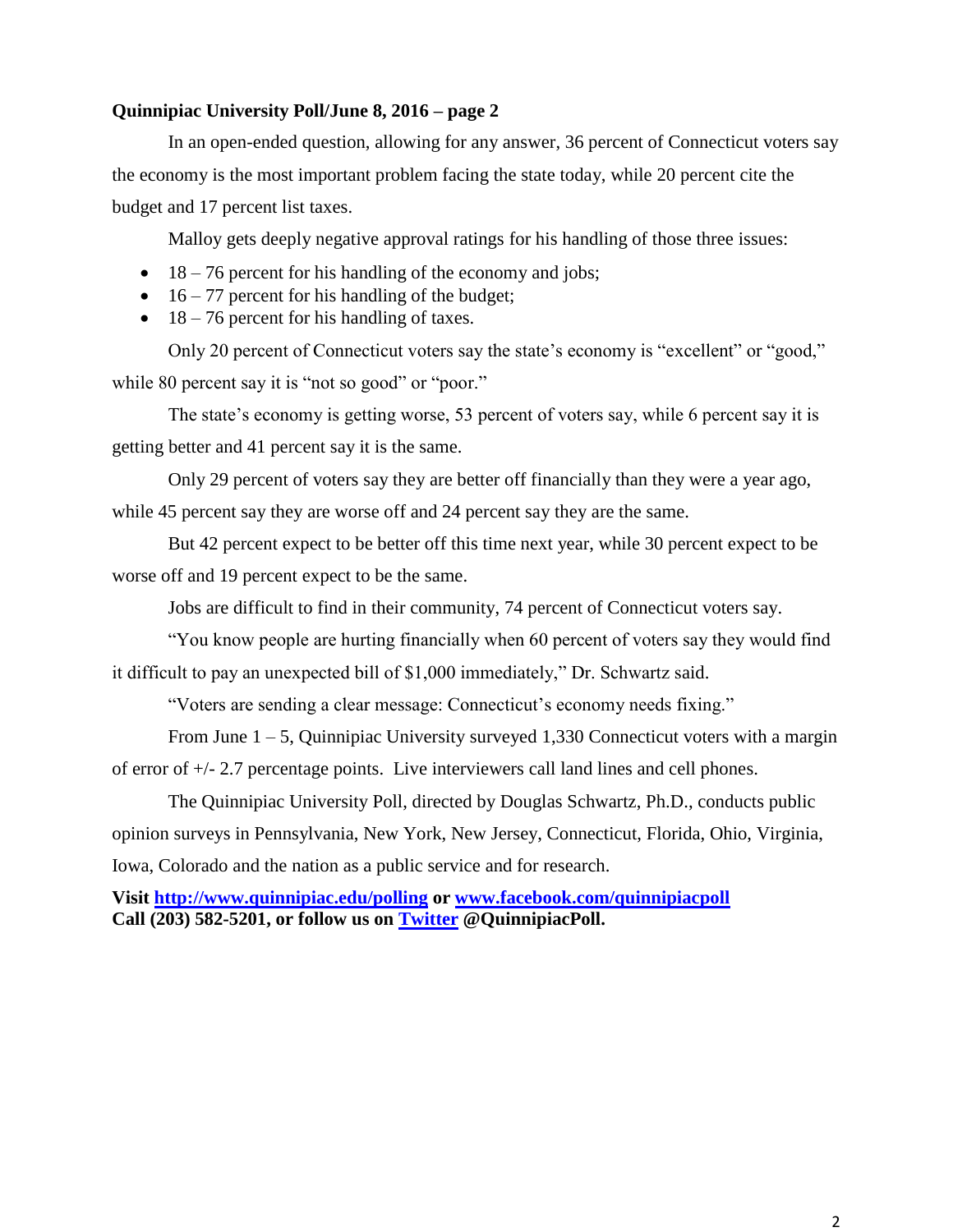15. Do you approve or disapprove of the way Dannel Malloy is handling his job as Governor?

|                       |           |                      |           |           |                 |           | COLLEGE DEG |           |
|-----------------------|-----------|----------------------|-----------|-----------|-----------------|-----------|-------------|-----------|
|                       | Tot       | Rep                  | Dem       | Ind       | Men             | Wom       | Yes         | No        |
| Approve<br>Disapprove | 24%<br>68 | 8 <sup>°</sup><br>89 | 40%<br>47 | 21%<br>72 | 24%<br>69       | 25%<br>66 | 23%<br>71   | 26%<br>65 |
| DK/NA                 | 8         | 3                    | 13        | 6         | 7               | 9         | 6           | 9         |
|                       | IN<br>AGE | YRS                  |           |           | WHITE           |           |             |           |
|                       | $18 - 34$ | $35 - 49$            | $50 - 64$ | $65+$     | Men             | Wom       | Wht         | NonWht    |
| Approve               | 35%       | 22%                  | 24%       | 22%       | 20 <sub>8</sub> | 22%       | 21%         | 39%       |
| Disapprove            | 53        | 72                   | 70        | 72        | 75              | 70        | 72          | 49        |
| DK/NA                 | 12        | 6                    | 6         | 6         | 6               | 8         | 7           | 11        |

16. Do you approve or disapprove of the way the state legislature is handling its job?

|                                |                  |                |                     |                 |                |                 | COLLEGE DEG     |                 |
|--------------------------------|------------------|----------------|---------------------|-----------------|----------------|-----------------|-----------------|-----------------|
|                                | Tot              | Rep            | Dem                 | Ind             | Men            | Wom             | Yes             | No              |
| Approve<br>Disapprove<br>DK/NA | 24%<br>65<br>11  | 15%<br>78<br>8 | 37%<br>48<br>15     | 20%<br>71<br>9  | 22%<br>71<br>7 | 26%<br>59<br>14 | 24%<br>66<br>10 | 25%<br>64<br>11 |
|                                | AGE<br>$18 - 34$ | $35 - 49$      | IN YRS<br>$50 - 64$ | $65+$           | WHITE<br>Men   | Wom             | Wht             | NonWht          |
| Approve<br>Disapprove<br>DK/NA | 34%<br>51<br>15  | 29%<br>65<br>7 | 21%<br>69<br>9      | 16%<br>70<br>13 | 19%<br>73<br>8 | 26%<br>60<br>14 | 23%<br>66<br>11 | 32%<br>58<br>10 |

20. In general, how satisfied are you with the way things are going in Connecticut today; are you very satisfied, somewhat satisfied, somewhat dissatisfied, or very dissatisfied?

|                    |                |           |            |       |                |                |                | COLLEGE DEG    |
|--------------------|----------------|-----------|------------|-------|----------------|----------------|----------------|----------------|
|                    | Tot            | Rep       | Dem        | Ind   | Men            | Wom            | Yes            | No             |
| Very satisfied     | 3 <sup>°</sup> | $1\%$     | $7\%$      | $1\%$ | 3 <sup>°</sup> | 3 <sup>°</sup> | 3 <sup>°</sup> | 4%             |
| Smwht satisfied    | 25             | 11        | 39         | 22    | 22             | 28             | 26             | 24             |
| Smwht dissatisfied | 33             | 28        | 34         | 34    | 31             | 34             | 32             | 33             |
| Very dissatisfied  | 39             | 60        | 19         | 43    | 44             | 34             | 39             | 39             |
| DK/NA              |                |           |            |       |                |                |                |                |
|                    |                |           | AGE IN YRS |       | WHITE          |                |                |                |
|                    | $18 - 34$      | $35 - 49$ | $50 - 64$  | $65+$ | Men            | Wom            | Wht            | NonWht         |
| Very satisfied     | 6 <sup>°</sup> | 2%        | $3\%$      | $3\%$ | $3\%$          | 3 <sup>°</sup> | 3 <sup>°</sup> | 5 <sup>°</sup> |
| Smwht satisfied    | 37             | 27        | 21         | 20    | 20             | 24             | 23             | 36             |
| Smwht dissatisfied | 37             | 29        | 32         | 33    | 30             | 33             | 32             | 35             |
| Very dissatisfied  | 21             | 42        | 44         | 43    | 47             | 39             | 43             | 23             |
| DK/NA              |                |           |            |       |                |                |                |                |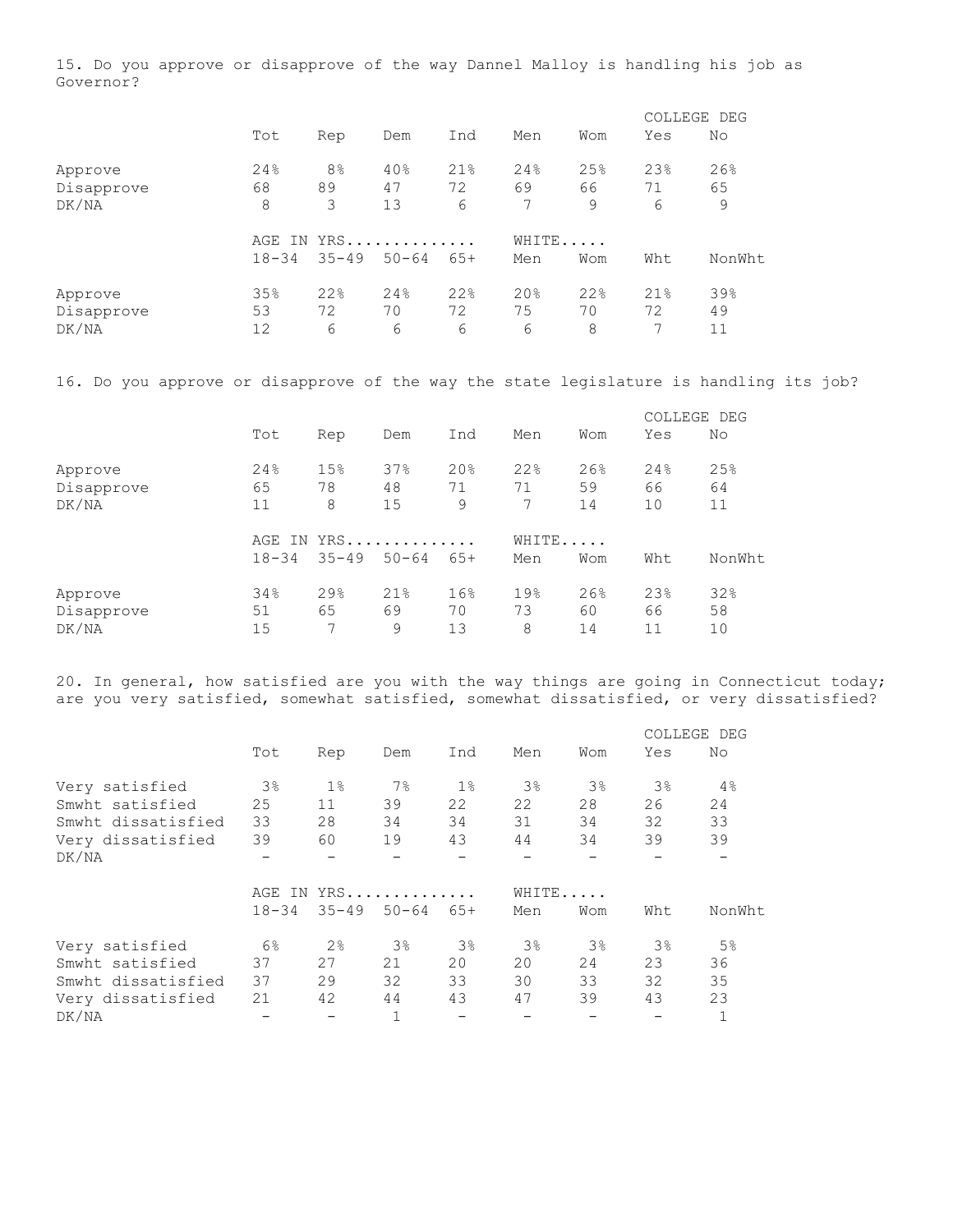**Total Contract of the Contract Oriental Contract of the Contract Oriental Contract of the Contract Oriental Co** 

| Economy Total                     | 36%             |
|-----------------------------------|-----------------|
| Economy general                   | 12              |
| Unemployment/Jobs                 | 16              |
| Business leaving/Outsourcing      | 4               |
| Cost of living                    | 3               |
| Economy other                     | 1               |
| Budget Total                      | 20%             |
| Budget general                    | 10 <sup>°</sup> |
| Budget deficits                   | 4               |
| Gov too big/Gov spending          | $\overline{2}$  |
| Budget cuts/Cuts in services      | $\mathbf{1}$    |
| State workers/Union contracts     | $\mathbf{1}$    |
| Budget other                      | $\overline{2}$  |
| Taxes Total                       | 17%             |
| Taxes general                     | 16              |
| Taxes other                       | $\mathbf{1}$    |
| Education Total                   | 4%              |
| Education general                 | 3               |
| Education other                   | $\mathbf{1}$    |
| Politicians Total                 | 4%              |
| Governor/State leadership/Legsltr | 3               |
| Politicians other                 | $\mathbf 1$     |
| Healthcare Total                  | 2 <sup>°</sup>  |
| Healthcare/Costs/Ins/HMO's        | $\mathbf{1}$    |
| Healthcare other                  | $\mathbf{1}$    |
| Transportation                    | $1\%$           |
| Class inequality                  | $1\%$           |
| Poverty/Homeless                  | $1\%$           |
| Drugs                             | 1 <sup>°</sup>  |
| Gun control                       | $1\%$           |
| Housing Total                     | $1\%$           |
| Welfare                           | 1%              |
| Infrastructure                    | 1 <sup>°</sup>  |
| Other                             | 5 <sup>°</sup>  |
| DK/NA                             | 4%              |

22. Would you say that Dannel Malloy has strong leadership qualities or not?

|                    |                 |                |                         |                |                |                | COLLEGE DEG    |                |
|--------------------|-----------------|----------------|-------------------------|----------------|----------------|----------------|----------------|----------------|
|                    | Tot             | Rep            | Dem                     | Ind            | Men            | Wom            | Yes            | No             |
| Yes<br>No<br>DK/NA | 36%<br>57<br>7  | 19%<br>77<br>3 | 55%<br>34<br>11         | 30%<br>63<br>7 | 35%<br>59<br>6 | 37%<br>54<br>9 | 34%<br>57<br>9 | 38%<br>56<br>6 |
|                    | $18 - 34$       | $35 - 49$      | AGE IN YRS<br>$50 - 64$ | $65+$          | WHITE<br>Men   | Wom            | Wht            | NonWht         |
| Yes<br>No<br>DK/NA | 44%<br>45<br>12 | 32%<br>63<br>5 | 39%<br>56<br>5          | 35%<br>58<br>7 | 33%<br>63<br>4 | 36%<br>56<br>8 | 35%<br>59<br>6 | 43%<br>47<br>9 |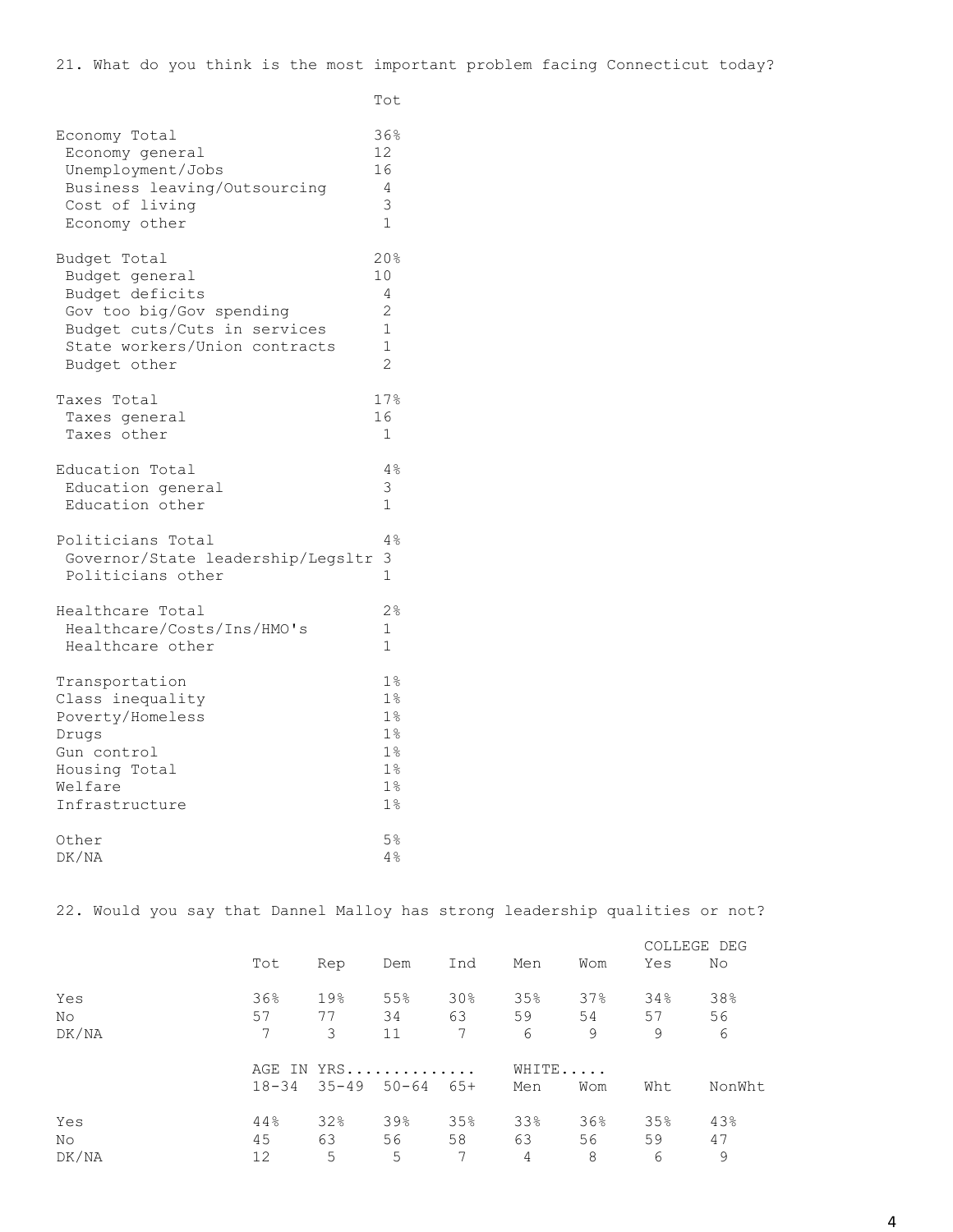23. Would you say that Dannel Malloy is honest and trustworthy or not?

|                     |                 |                               |                  |                 |                |                 | COLLEGE DEG     |                 |
|---------------------|-----------------|-------------------------------|------------------|-----------------|----------------|-----------------|-----------------|-----------------|
|                     | Tot             | Rep                           | Dem              | Ind             | Men            | Wom             | Yes             | No              |
| Yes<br>No           | 37%<br>52       | 18%<br>74                     | 54%<br>34        | 34%<br>53       | 36%<br>53      | 37%<br>50       | 37%<br>52       | 37%<br>51       |
| DK/NA               | 12              | 8                             | 12<br>AGE IN YRS | 12              | 11<br>WHITE    | 12              | 11              | 12              |
|                     |                 | $18 - 34$ $35 - 49$ $50 - 64$ |                  | 65+             | Men            | Wom             | Wht             | NonWht          |
| Yes<br>No.<br>DK/NA | 35%<br>50<br>15 | 31%<br>61<br>8                | 41%<br>49<br>10  | 41%<br>46<br>14 | 37%<br>56<br>7 | 38%<br>49<br>13 | 37%<br>52<br>10 | 37%<br>48<br>16 |
|                     |                 |                               |                  |                 |                |                 |                 |                 |

24. Would you say that Dannel Malloy cares about the needs and problems of people like you or not?

|       |     |     |                               |                 |       |                   |                 | COLLEGE DEG |
|-------|-----|-----|-------------------------------|-----------------|-------|-------------------|-----------------|-------------|
|       | Tot | Rep | Dem                           | Ind             | Men   | Wom               | Yes             | No          |
| Yes   | 32% | 13% | 52%                           | 26%             | 33%   | 31%               | 34%             | 30%         |
| No.   | 61  | 83  | 39                            | 66 —            | 61    | 60 —              | 59              | 62          |
| DK/NA | 8   | 4   | 9                             | $7\phantom{.0}$ | 6     | 9                 | 7               | 9           |
|       |     |     | AGE IN YRS                    |                 | WHITE |                   |                 |             |
|       |     |     | $18-34$ $35-49$ $50-64$ $65+$ |                 | Men   | Wom               | Wht             | NonWht      |
| Yes   | 36% | 31% | 31%                           | 33%             | 31%   | $29$ <sup>2</sup> | 30 <sub>8</sub> | 40%         |
| No    | 47  | 64  | 66 -                          | 62              | 65    | 63                | 64              | 47          |
| DK/NA | 17  | 5   | 4                             | 6               | 5     | 8                 | 6               | 13          |

25. Do you approve or disapprove of the way Dannel Malloy is handling the budget?

|            |           |                |           |       |       |     | COLLEGE DEG |        |
|------------|-----------|----------------|-----------|-------|-------|-----|-------------|--------|
|            | Tot       | Rep            | Dem       | Ind   | Men   | Wom | Yes         | No     |
| Approve    | 16%       | 5 <sup>°</sup> | 27%       | 15%   | 18%   | 15% | 15%         | 17%    |
| Disapprove | 77        | 89             | 67        | 80    | 76    | 78  | 79          | 76     |
| DK/NA      | 6         | 6              | 6         | 5     | 6     | 7   | 6           | 7      |
|            | AGE       | IN YRS         |           |       | WHITE |     |             |        |
|            | $18 - 34$ | $35 - 49$      | $50 - 64$ | $65+$ | Men   | Wom | Wht         | NonWht |
| Approve    | 16%       | 16%            | 18%       | 16%   | 16%   | 15% | 15%         | 20%    |
| Disapprove | 77        | 79             | 77        | 76    | 77    | 78  | 78          | 76     |
| DK/NA      | 7         | 5              | 5         | 7     | 7     | 8   | 7           | 4      |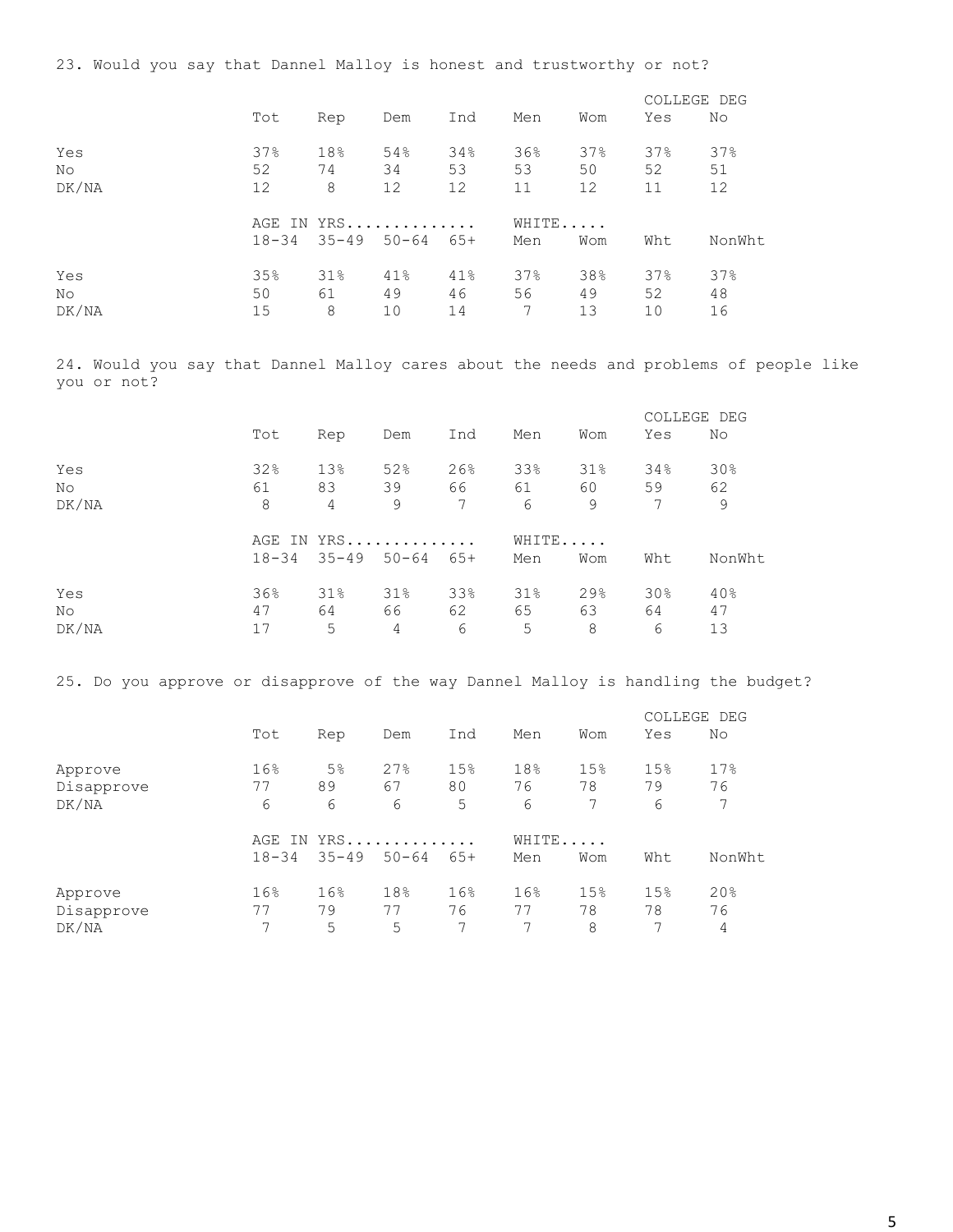26. Do you approve or disapprove of the way Dannel Malloy is handling transportation?

|                                |                        |                 |                  |                 |                 |                 | COLLEGE DEG     |                 |
|--------------------------------|------------------------|-----------------|------------------|-----------------|-----------------|-----------------|-----------------|-----------------|
|                                | Tot                    | Rep             | Dem              | Ind             | Men             | Wom             | Yes             | No              |
| Approve<br>Disapprove<br>DK/NA | 35%<br>50<br>15        | 19%<br>65<br>17 | 47%<br>38<br>15  | 35%<br>51<br>14 | 35%<br>55<br>10 | 35%<br>45<br>20 | 33%<br>51<br>17 | 37%<br>49<br>14 |
|                                | IN<br>AGE<br>$18 - 34$ | $35 - 49$       | YRS<br>$50 - 64$ | $65+$           | WHITE<br>Men    | Wom             | Wht             | NonWht          |
| Approve<br>Disapprove<br>DK/NA | 43%<br>42<br>15        | 32%<br>52<br>15 | 37%<br>52<br>11  | 33%<br>47<br>20 | 32%<br>57<br>11 | 31%<br>47<br>22 | 32%<br>52<br>17 | 49%<br>41<br>9  |

27. Do you approve or disapprove of the way Dannel Malloy is handling taxes?

|            |           |           |           |       |       |     | COLLEGE DEG |        |
|------------|-----------|-----------|-----------|-------|-------|-----|-------------|--------|
|            | Tot       | Rep       | Dem       | Ind   | Men   | Wom | Yes         | No     |
| Approve    | 18%       | $7\%$     | 30%       | 15%   | 21%   | 15% | 16%         | 20%    |
| Disapprove | 76        | 92        | 62        | 79    | 73    | 78  | 78          | 74     |
| DK/NA      | 6         | 2         | 8         | 6     | 6     | 6   | 6           | 6      |
|            | AGE       |           | IN YRS    |       | WHITE |     |             |        |
|            | $18 - 34$ | $35 - 49$ | $50 - 64$ | $65+$ | Men   | Wom | Wht         | NonWht |
| Approve    | 21%       | 20%       | 18%       | 17%   | 18%   | 14% | 16%         | 28%    |
| Disapprove | 73        | 76        | 77        | 76    | 76    | 80  | 78          | 67     |
| DK/NA      | 6         | 4         | 6         | 7     | 6     | 6   | 6           | 5      |

28. Do you approve or disapprove of the way Dannel Malloy is handling the economy and jobs?

|            |           |           |           |       |       |     | COLLEGE DEG |        |
|------------|-----------|-----------|-----------|-------|-------|-----|-------------|--------|
|            | Tot       | Rep       | Dem       | Ind   | Men   | Wom | Yes         | No     |
| Approve    | 18%       | 6%        | 32%       | 14%   | 17%   | 19% | 14%         | 21%    |
| Disapprove | 76        | 91        | 60        | 81    | 77    | 76  | 80          | 73     |
| DK/NA      | 6         | 3         | 8         | 6     | 6     | 6   | 5           | 6      |
|            | IN<br>AGE | $YRS$     |           |       | WHITE |     |             |        |
|            | $18 - 34$ | $35 - 49$ | $50 - 64$ | $65+$ | Men   | Wom | Wht         | NonWht |
| Approve    | 26%       | 15%       | 20%       | 14%   | 15%   | 17% | 16%         | 25%    |
| Disapprove | 70        | 78        | 77        | 78    | 79    | 77  | 78          | 68     |
| DK/NA      | 4         | 7         | 4         | 8     | 6     | 5   | 6           | 7      |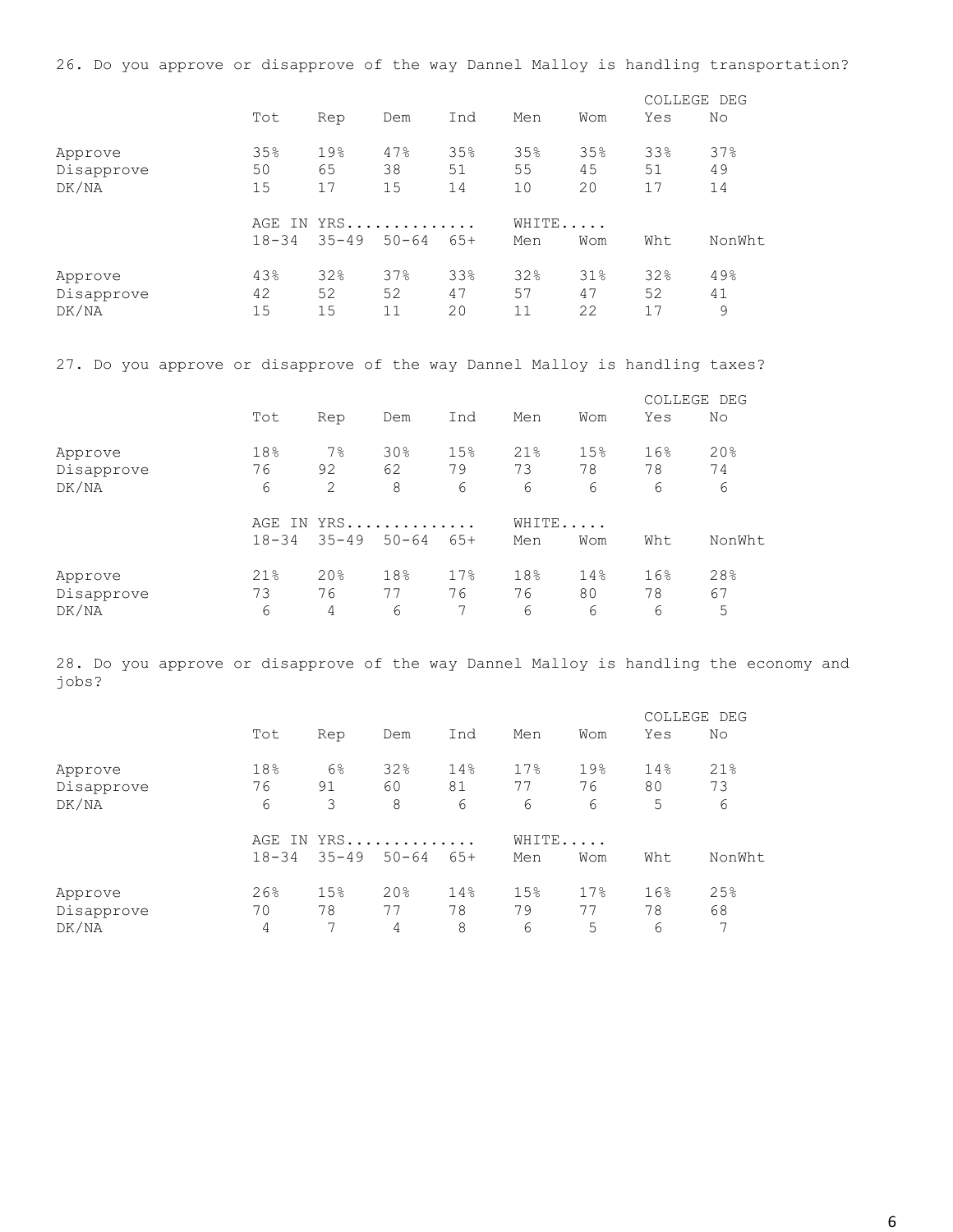29. Do you approve or disapprove of the way Dannel Malloy is handling crime?

|                                |                        |                 |                  |                 |                 |                 | COLLEGE DEG     |                 |
|--------------------------------|------------------------|-----------------|------------------|-----------------|-----------------|-----------------|-----------------|-----------------|
|                                | Tot                    | Rep             | Dem              | Ind             | Men             | Wom             | Yes             | No              |
| Approve<br>Disapprove<br>DK/NA | 40%<br>44<br>16        | 24%<br>63<br>14 | 53%<br>29<br>17  | 40%<br>44<br>16 | 39%<br>48<br>13 | 42%<br>40<br>18 | 45%<br>36<br>19 | 37%<br>50<br>13 |
|                                | IN<br>AGE<br>$18 - 34$ | $35 - 49$       | YRS<br>$50 - 64$ | $65+$           | WHITE<br>Men    | Wom             | Wht             | NonWht          |
| Approve<br>Disapprove<br>DK/NA | 41%<br>45<br>14        | 39%<br>40<br>20 | 49%<br>41<br>10  | 36%<br>46<br>19 | 39%<br>47<br>14 | 42%<br>37<br>21 | 41%<br>42<br>18 | 42%<br>50<br>7  |

30. Would you describe the state of Connecticut's economy these days as excellent, good, not so good, or poor?

|             |                |                          |                   |              |       |                |                          | COLLEGE DEG  |  |  |
|-------------|----------------|--------------------------|-------------------|--------------|-------|----------------|--------------------------|--------------|--|--|
|             | Tot            | Rep                      | Dem               | Ind          | Men   | Wom            | Yes                      | No           |  |  |
| Excellent   | $1\%$          |                          | 2 <sup>°</sup>    |              | $1\%$ |                |                          | $1\%$        |  |  |
| Good        | 19             | 10                       | 31                | 13           | 17    | 20             | 19                       | 18           |  |  |
| Not so good | 39             | 29                       | 44                | 43           | 40    | 39             | 40                       | 39           |  |  |
| Poor        | 41             | 61                       | 23                | 43           | 41    | 40             | 40                       | 41           |  |  |
| DK/NA       | 1              | $\overline{\phantom{0}}$ | $\qquad \qquad -$ | $\mathbf{1}$ |       | $\overline{2}$ | $\overline{\phantom{m}}$ | $\mathbf{1}$ |  |  |
|             |                | YRS<br>AGE IN            |                   |              |       |                | WHITE                    |              |  |  |
|             | $18 - 34$      | $35 - 49$                | $50 - 64$         | $65+$        | Men   | Wom            | Wht                      | NonWht       |  |  |
| Excellent   | $1\%$          |                          | $1\%$             | $1\%$        | $1\%$ |                | $1\%$                    | $1\%$        |  |  |
| Good        | 27             | 20                       | 17                | 13           | 17    | 16             | 16                       | 28           |  |  |
| Not so good | 48             | 35                       | 37                | 43           | 39    | 40             | 40                       | 37           |  |  |
| Poor        | 22             | 45                       | 44                | 42           | 44    | 41             | 42                       | 33           |  |  |
| DK/NA       | $\overline{2}$ | $\qquad \qquad$          | $\mathbf{1}$      |              |       | $\overline{2}$ | $\mathbf{1}$             | $\mathbf{1}$ |  |  |

31. Do you think Connecticut's economy is getting better, getting worse, or staying about the same?

|          |              |                          |                 |       |       |                |       | COLLEGE DEG              |  |  |
|----------|--------------|--------------------------|-----------------|-------|-------|----------------|-------|--------------------------|--|--|
|          | Tot          | Rep                      | Dem             | Ind   | Men   | Wom            | Yes   | No                       |  |  |
| Better   | $6\%$        | 3 <sup>°</sup>           | 11 <sup>°</sup> | 4%    | $7\%$ | 5 <sup>°</sup> | 4%    | $7\%$                    |  |  |
| Worse    | 53           | 70                       | 40              | 52    | 50    | 55             | 55    | 51                       |  |  |
| The same | 41           | 27                       | 49              | 43    | 43    | 39             | 39    | 42                       |  |  |
| DK/NA    | 1            | $\overline{\phantom{m}}$ |                 | 1     | -     |                | 1     | $\overline{\phantom{m}}$ |  |  |
|          | IN<br>AGE    |                          | $YRS$           |       |       | WHITE          |       |                          |  |  |
|          | $18 - 34$    | $35 - 49$                | $50 - 64$       | $65+$ | Men   | Wom            | Wht   | NonWht                   |  |  |
| Better   | 4%           | $9\%$                    | $6\%$           | 4%    | $6\%$ | $5\%$          | $6\%$ | 6%                       |  |  |
| Worse    | 32           | 50                       | 62              | 60    | 52    | 59             | 56    | 41                       |  |  |
| The same | 63           | 41                       | 32              | 35    | 42    | 35             | 38    | 53                       |  |  |
| DK/NA    | $\mathbf{1}$ |                          | -               |       |       |                | 1     | $\overline{\phantom{m}}$ |  |  |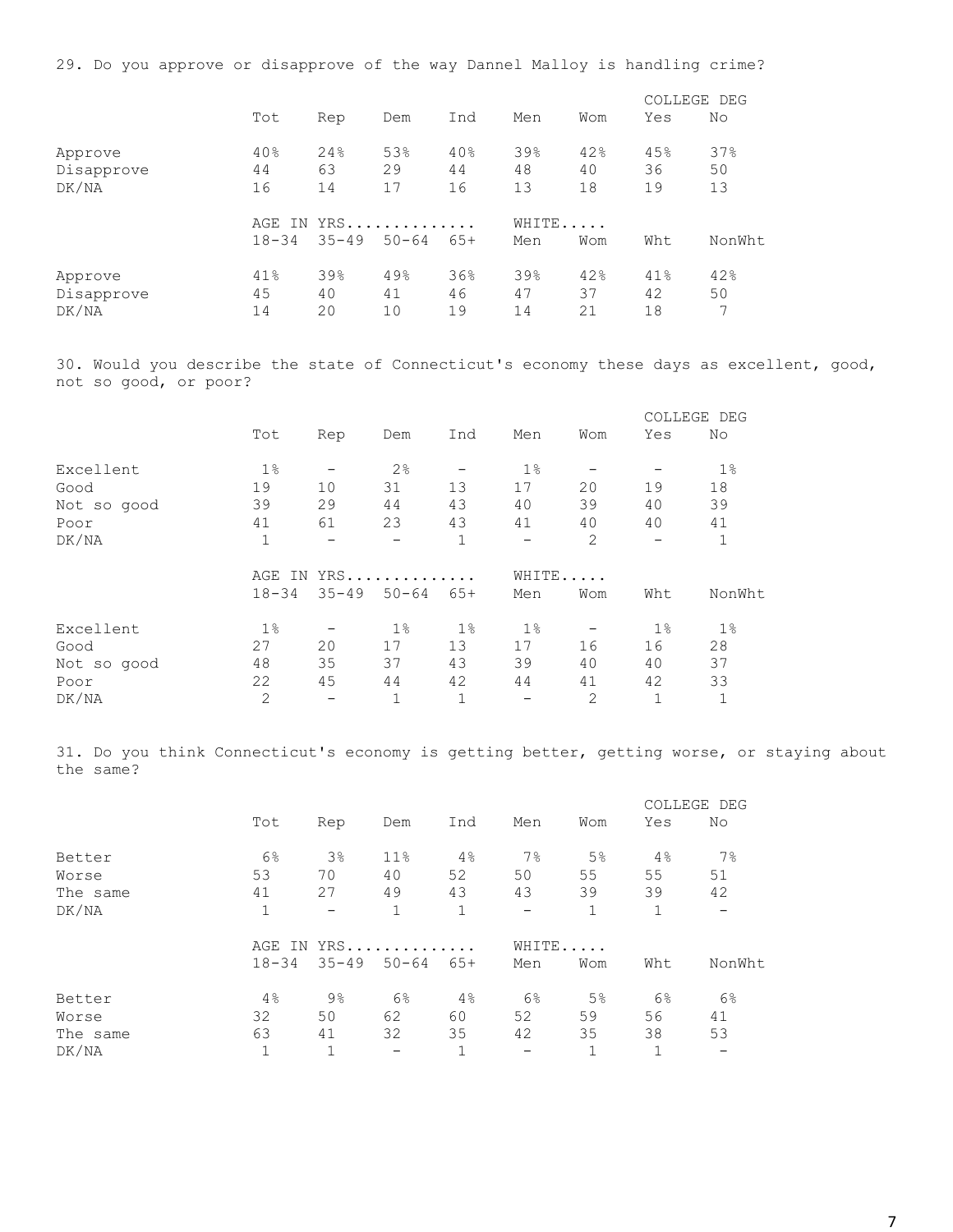32. In order to address the state's overall fiscal problems, almost 1,000 state employees have received layoff notices. Do you approve or disapprove of these layoffs?

|                                |                        |                 |                  |                 |                |                 |                | COLLEGE DEG    |
|--------------------------------|------------------------|-----------------|------------------|-----------------|----------------|-----------------|----------------|----------------|
|                                | Tot                    | Rep             | Dem              | Ind             | Men            | Wom             | Yes            | No             |
| Approve<br>Disapprove<br>DK/NA | 29%<br>62<br>8         | 39%<br>57<br>5  | 23%<br>69<br>8   | 30%<br>58<br>11 | 36%<br>56<br>8 | 23%<br>68<br>9  | 36%<br>56<br>8 | 24%<br>67<br>8 |
|                                | IN<br>AGE<br>$18 - 34$ | $35 - 49$       | YRS<br>$50 - 64$ | $65+$           | WHITE<br>Men   | Wom             | Wht            | NonWht.        |
| Approve<br>Disapprove<br>DK/NA | 13%<br>81<br>6         | 25%<br>65<br>10 | 38%<br>57<br>6   | 36%<br>53<br>10 | 39%<br>55<br>6 | 26%<br>63<br>11 | 32%<br>59<br>9 | 17%<br>78<br>5 |

33. Would you say that you are better off or worse off financially than you were a year ago?

|                                       |                  |                          |                 |                 |                 |                 | COLLEGE DEG     |                 |
|---------------------------------------|------------------|--------------------------|-----------------|-----------------|-----------------|-----------------|-----------------|-----------------|
|                                       | Tot              | Rep                      | Dem             | Ind             | Men             | Wom             | Yes             | No              |
| Better off<br>Worse off<br>SAME (VOL) | 29.8<br>45<br>24 | 19%<br>56<br>25          | 41%<br>33<br>24 | 26%<br>50<br>23 | 33%<br>43<br>22 | 26%<br>48<br>25 | 33%<br>42<br>24 | 27%<br>48<br>23 |
| DK/NA                                 | 2                | $\overline{\phantom{0}}$ | 2               | $\mathbf{1}$    | $\overline{2}$  | $\mathbf{1}$    |                 | 2               |
|                                       |                  |                          |                 |                 |                 |                 |                 |                 |
|                                       | AGE              |                          | IN YRS          |                 | WHITE           |                 |                 |                 |
|                                       | $18 - 34$        | $35 - 49$                | $50 - 64$       | $65+$           | Men             | Wom             | Wht             | NonWht          |
| Better off                            | 56%              | 32%                      | 24%             | 11.8            | 30%             | 22%             | 26%             | 42%             |
| Worse off                             | 28               | 45                       | 54              | 49              | 46              | 49              | 48              | 36              |
| SAME (VOL)                            | 14               | 22                       | 20              | 39              | 22              | 28              | 25              | 17              |

34. Looking ahead, do you expect that at this time next year you will be financially better off than now, or worse off than now?

|            |           |           |           |                 |       |     |     | COLLEGE DEG |
|------------|-----------|-----------|-----------|-----------------|-------|-----|-----|-------------|
|            | Tot       | Rep       | Dem       | Ind             | Men   | Wom | Yes | No          |
| Better off | 42%       | 31%       | 50%       | 42%             | 46%   | 39% | 42% | 43%         |
| Worse off  | 30        | 40        | 18        | 33              | 31    | 29  | 30  | 30          |
| SAME (VOL) | 19        | 21        | 18        | 18              | 16    | 21  | 21  | 17          |
| DK/NA      | 9         | 8         | 13        | 6               | 7     | 12  | 7   | 11          |
|            | AGE<br>ΙN |           | $YRS$     |                 | WHITE |     |     |             |
|            | $18 - 34$ | $35 - 49$ | $50 - 64$ | $65+$           | Men   | Wom | Wht | NonWht      |
| Better off | 71%       | 44%       | 42%       | 20 <sub>8</sub> | 43%   | 36% | 39% | 54%         |
| Worse off  | 15        | 27        | 33        | 41              | 34    | 34  | 34  | 14          |
| SAME (VOL) | 8         | 22        | 16        | 30              | 18    | 22  | 20  | 15          |
| DK/NA      | 7         | 8         | 10        | 10              | 5     | 9   | 7   | 17          |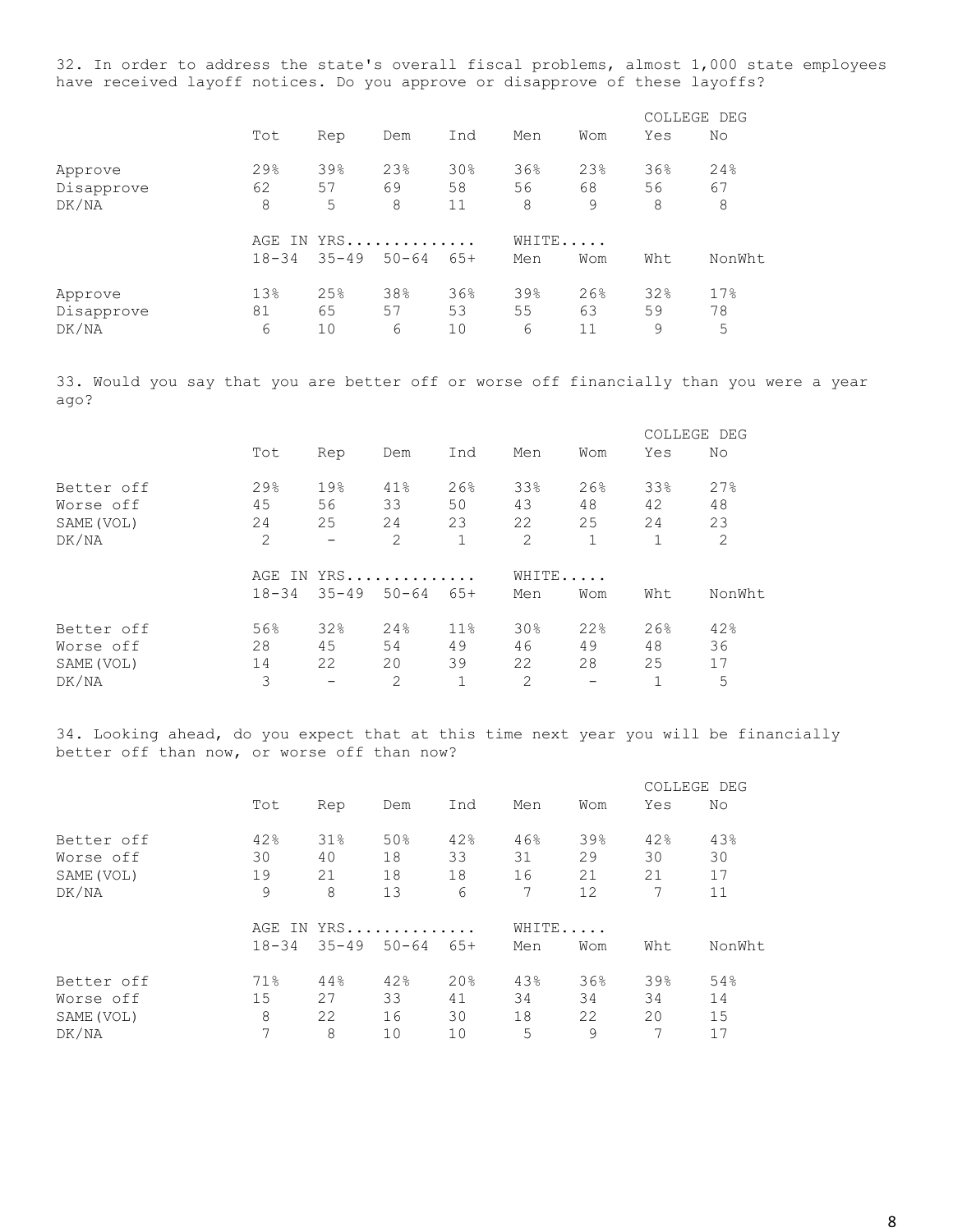35. In general, how satisfied are you with the way things are going for you financially; are you very satisfied, somewhat satisfied, somewhat dissatisfied, or very dissatisfied?

|                    |                  |                 |                 |                |                 |                 |              | COLLEGE DEG  |  |
|--------------------|------------------|-----------------|-----------------|----------------|-----------------|-----------------|--------------|--------------|--|
|                    | Tot              | Rep             | Dem             | Ind            | Men             | Wom             | Yes          | No           |  |
| Very satisfied     | $11\%$           | $9\%$           | 15%             | $9\%$          | 12 <sub>8</sub> | 11 <sup>°</sup> | 13%          | $9\%$        |  |
| Smwht satisfied    | 44               | 43              | 46              | 42             | 46              | 42              | 45           | 43           |  |
| Smwht dissatisfied | 27               | 31              | 23              | 28             | 25              | 28              | 30           | 24           |  |
| Very dissatisfied  | 17               | 16              | 14              | 20             | 17              | 17              | 11           | 23           |  |
| DK/NA              | 1                | 1               | $\mathbf{1}$    | 1              | 1               | $\overline{2}$  | $\mathbf{1}$ | $\mathbf{1}$ |  |
|                    | YRS<br>AGE<br>IN |                 |                 |                | WHITE           |                 |              |              |  |
|                    | $18 - 34$        | $35 - 49$       | $50 - 64$       | $65+$          | Men             | Wom             | Wht          | NonWht.      |  |
| Very satisfied     | 14%              | 10 <sub>8</sub> | 11 <sub>8</sub> | 13%            | 13 <sup>8</sup> | 10 <sub>8</sub> | 11.8         | 12%          |  |
| Smwht satisfied    | 44               | 50              | 41              | 43             | 46              | 43              | 44           | 43           |  |
| Smwht dissatisfied | 23               | 26              | 29              | 28             | 24              | 28              | 26           | 27           |  |
| Very dissatisfied  | 18               | 14              | 19              | 13             | 16              | 18              | 17           | 17           |  |
| DK/NA              |                  |                 |                 | $\overline{2}$ | $\mathbf{1}$    | $\overline{2}$  |              |              |  |

36. Thinking now about job opportunities where you live, would you say there are plenty of jobs available in your community or are jobs difficult to find?

|                                              |                 |               |                 |                              |                       |                 |                 |                | COLLEGE DEG           |
|----------------------------------------------|-----------------|---------------|-----------------|------------------------------|-----------------------|-----------------|-----------------|----------------|-----------------------|
|                                              |                 | Tot           | Rep             | Dem                          | Ind                   | Men             | Wom             | Yes            | No                    |
| Plenty of jobs<br>Difficult to find<br>DK/NA | 16%<br>74<br>10 | 9%<br>82<br>9 | 23%<br>65<br>12 | 16%<br>77<br>$7\overline{ }$ | 15%<br>77<br>9        | 18%<br>72<br>10 | 16%<br>73<br>12 | 17%<br>75<br>8 |                       |
|                                              |                 | $18 - 34$     | $35 - 49$       | AGE IN YRS<br>$50 - 64$      | $65+$                 | WHITE<br>Men    | Wom             | Wht            | NonWht                |
| Plenty of jobs<br>Difficult to find          |                 | 18%<br>77     | 23%<br>71       | 16 <sup>°</sup><br>77        | 10 <sub>8</sub><br>70 | 15%<br>77       | 17%<br>73       | 16%<br>75      | 20 <sub>8</sub><br>70 |
| DK/NA                                        |                 | 4             | 7               | 7                            | 20                    | 9               | 10              | 9              | 10                    |

37. How difficult would it be for you to pay an unexpected bill of one thousand dollars right away: very difficult, somewhat difficult, not so difficult, or not difficult at all?

|                      |           |           |            |                |              |     | COLLEGE DEG  |              |
|----------------------|-----------|-----------|------------|----------------|--------------|-----|--------------|--------------|
|                      | Tot       | Rep       | Dem        | Ind            | Men          | Wom | Yes          | No           |
| Very difficult       | 30%       | 25%       | 33%        | 29.8           | 27%          | 32% | 19%          | 39%          |
| Smwht difficult      | 30        | 34        | 26         | 31             | 29           | 31  | 30           | 30           |
| Not so difficult     | 16        | 15        | 17         | 16             | 16           | 17  | 20           | 14           |
| Not difficult at all | 23        | 26        | 23         | 23             | 27           | 19  | 31           | 16           |
| DK/NA                | 1         |           |            |                | $\mathbf{1}$ |     | $\mathbf{1}$ | $\mathbf{1}$ |
|                      |           |           | AGE IN YRS |                | WHITE        |     |              |              |
|                      | $18 - 34$ | $35 - 49$ | $50 - 64$  | $65+$          | Men          | Wom | Wht          | NonWht       |
| Very difficult       | 44%       | 26%       | 28%        | 22%            | 25%          | 29% | 27%          | 39%          |
| Smwht difficult      | 28        | 34        | 31         | 28             | 27           | 32  | 30           | 30           |
| Not so difficult     | 13        | 14        | 19         | 19             | 16           | 18  | 17           | 14           |
| Not difficult at all | 15        | 26        | 22         | 30             | 31           | 19  | 25           | 17           |
| DK/NA                |           |           |            | $\overline{2}$ | $\mathbf{1}$ |     | $\mathbf{1}$ |              |